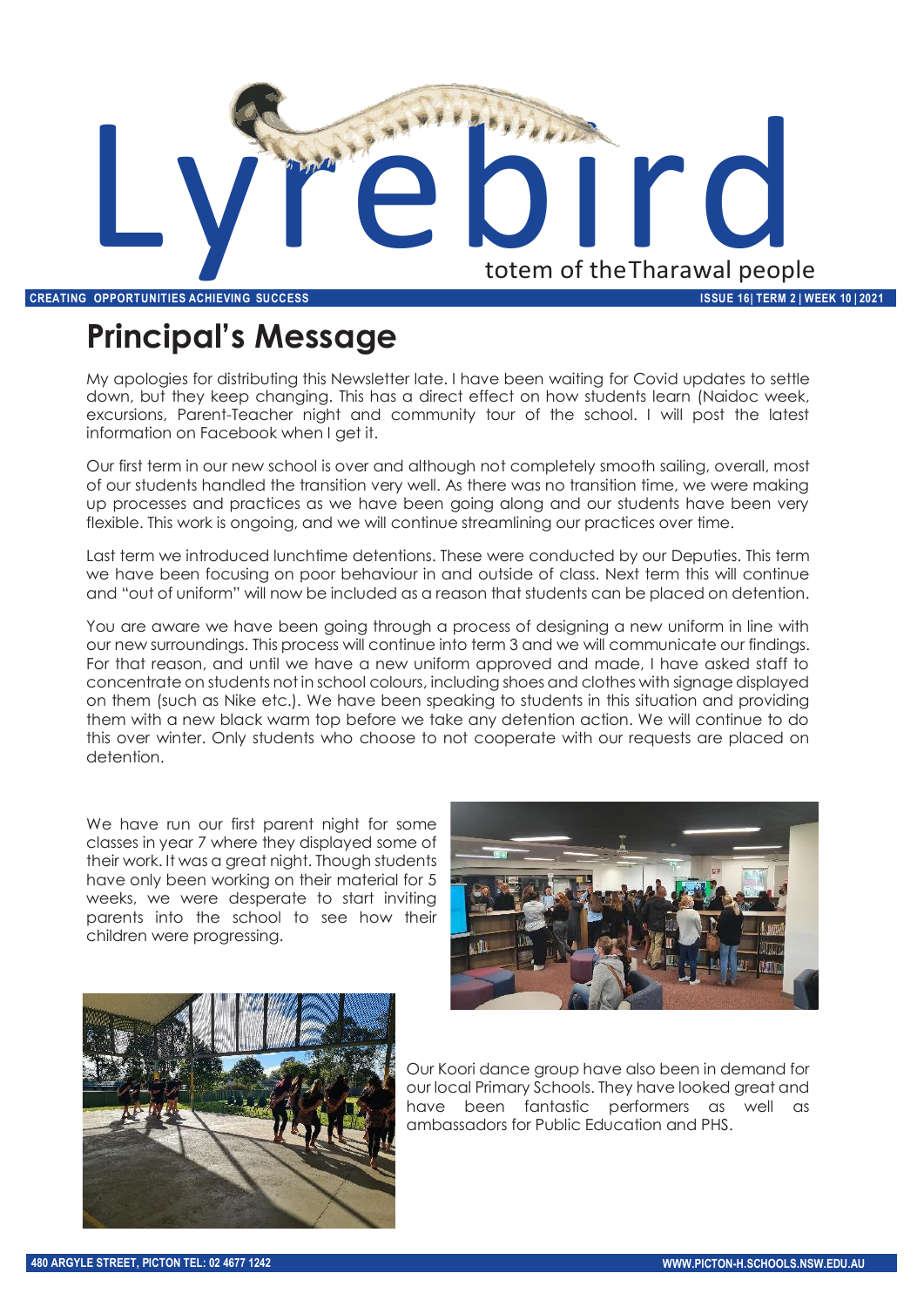It is with sadness we say farewell to Robyn Ronan, a long-term member of our staff. Robyn has worked with our students since 2006 and has reached an age where working is now a choice and she has chosen a greener more peaceful option. We wish her well.

We welcome another Ms Baxter to our staff. She will be part of of year 7/8 Literacy teaching team. Parents of these students will be hearing more from Ms. Baxter in the near future.



Mr. Warren Parkes Principal

## **Lockers update**

Since our mid term Newsletter there has been some progress on this matter. We have now identified all lockers and their respective keys. We are now printing labels for all lockers to allow students to locate them. This will include a location key to help students find each locker. It will take a few weeks to place this on each locker but after that we should be able to start distribution.

We do not have enough lockers for every child and sadly some students are not respecting property enough to be entrusted with one. For those who are interested in obtaining a locker you will be supplied with instructions and rules and there will be a holding deposit. For students who lose their key a replacement key fee of \$15 will be charged. This is the current cost to have one re-cut. Priority will be given to students with a BYOD laptop, students with physical impairment (short or long term) and other appropriate needs.

Finally, lockers are inside buildings and junior students will only be able to access them at certain times of the day. Seniors will have greater flexibility.

## **Build progress**

The new covered basketball courts are fully open for student use. We are setting up three half courts adjacent to the main court this term so that many more students can play there. I initially allowed students to play ball games on the Softplay and Astroturf areas during break times however despite repeated warnings students continued to play in an unsafe manner and were hurting staff and students around them. These areas will again return to passive play areas.

All of the portable classrooms are now gone and the space is being redeveloped for our renovated oval and active play spaces. These should be completed in term four allowing our active students access to another court and larger spaces to burn off energy.

We are expecting our new flagpole, front of school digital signage and internal digital signage to arrive in term 3.